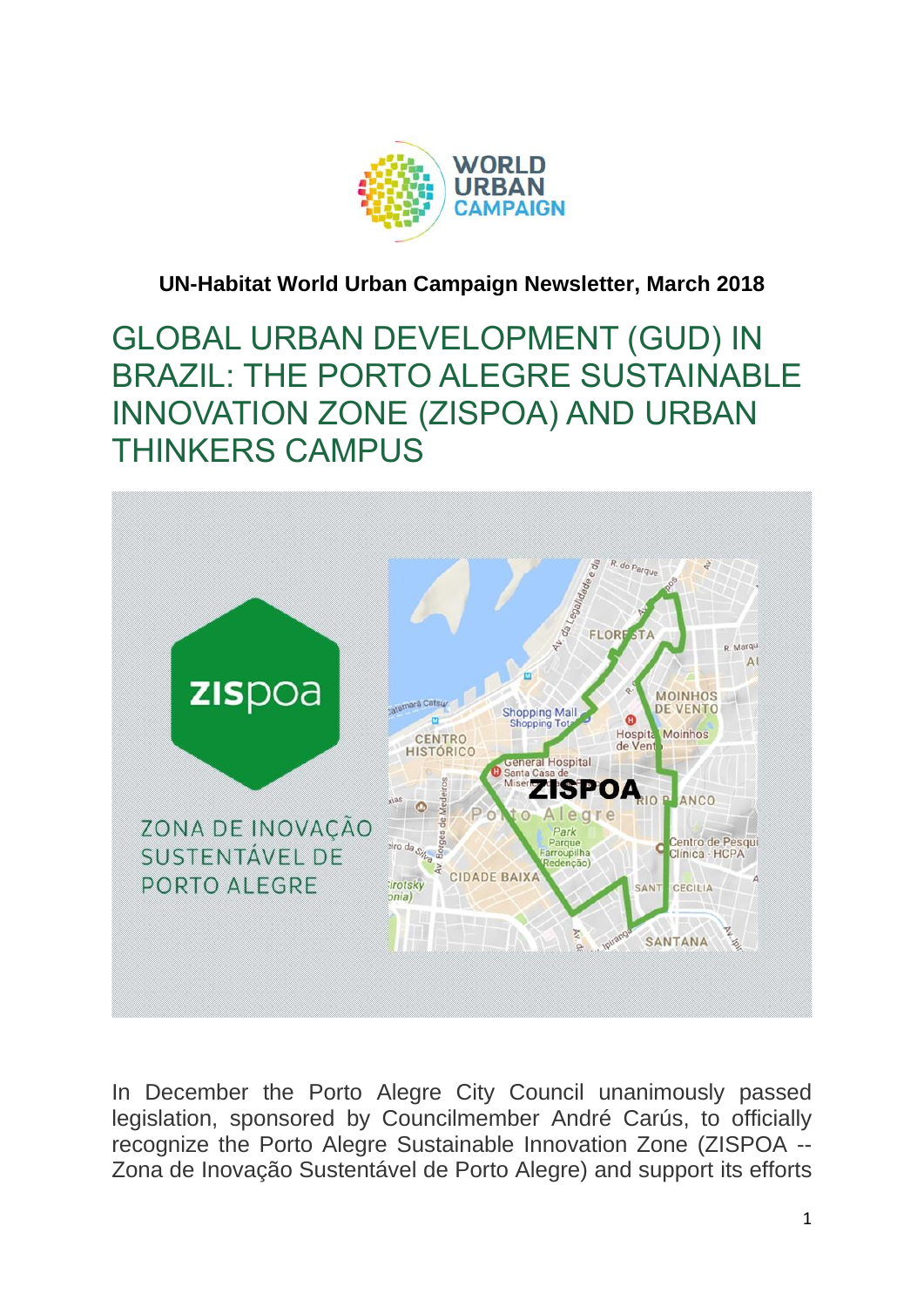to become an international model and catalyst for Sustainable Innovation and Inclusive Prosperity. Since then ZISPOA has expanded its boundaries (see map) to include the Federal University of Rio Grande do Sul (UFRGS) central campus, medical campus, and Hospital of Clinics of Porto Alegre (HCPA), together with the Federal University of Health Sciences of Porto Alegre (UFCSPA) and its adjacent Santa Casa de Misericórdia Hospital. ZISPOA, which covers all or part of six contiguous communities (Bom Fim, Farroupilha, Floresta, Independência, Rio Branco, and Santana) and includes the city's largest public park (Redenção), was organized by Global Urban Development (GUD) in 2015 as the first implementation step of GUD's World Bank-funded Leapfrog Economic Strategy for Porto Alegre and the State of Rio Grande do Sul to become the most sustainable and innovative places in Latin America by 2030.

During November 10-12, GUD, a founding Lead Partner of UN-Habitat's World Urban Campaign, organized an Urban Thinkers Campus (UTC), together with ZISPOA, the ZISPOA Project at the UFRGS Engineering School, the Vila Flores Cultural Association, and Órbita Coworking. A total of 185 people participated in our 3-day event, whose theme was: *Sustainable Innovation Zones (ZIS) as Catalysts for the New Urban Agenda, Sustainable Development Goals, and Paris Climate Agreement through Citizen Empowerment, Entrepreneurial Engagement, and Strategic Collaboration.* UTC sessions on Friday and Saturday took place in the Centenario Building at the UFRGS Engineering School, where the ZISPOA Project office is located. Sunday's events were at Vila Flores.

The UTC opened on Friday morning with Professor Marc Weiss, GUD Chair and ZISPOA Coordinator, introducing a presentation by Maurício Aoki de Amaral from Arcadis about his company's support for the World Urban Campaign and the partnership between Arcadis and UN-Habitat to help provide shelter and promote rebuilding from natural disasters. He showed many interesting photos in describing his team's efforts to assist reconstruction of Kathmandu after the April 2015 earthquake in Nepal.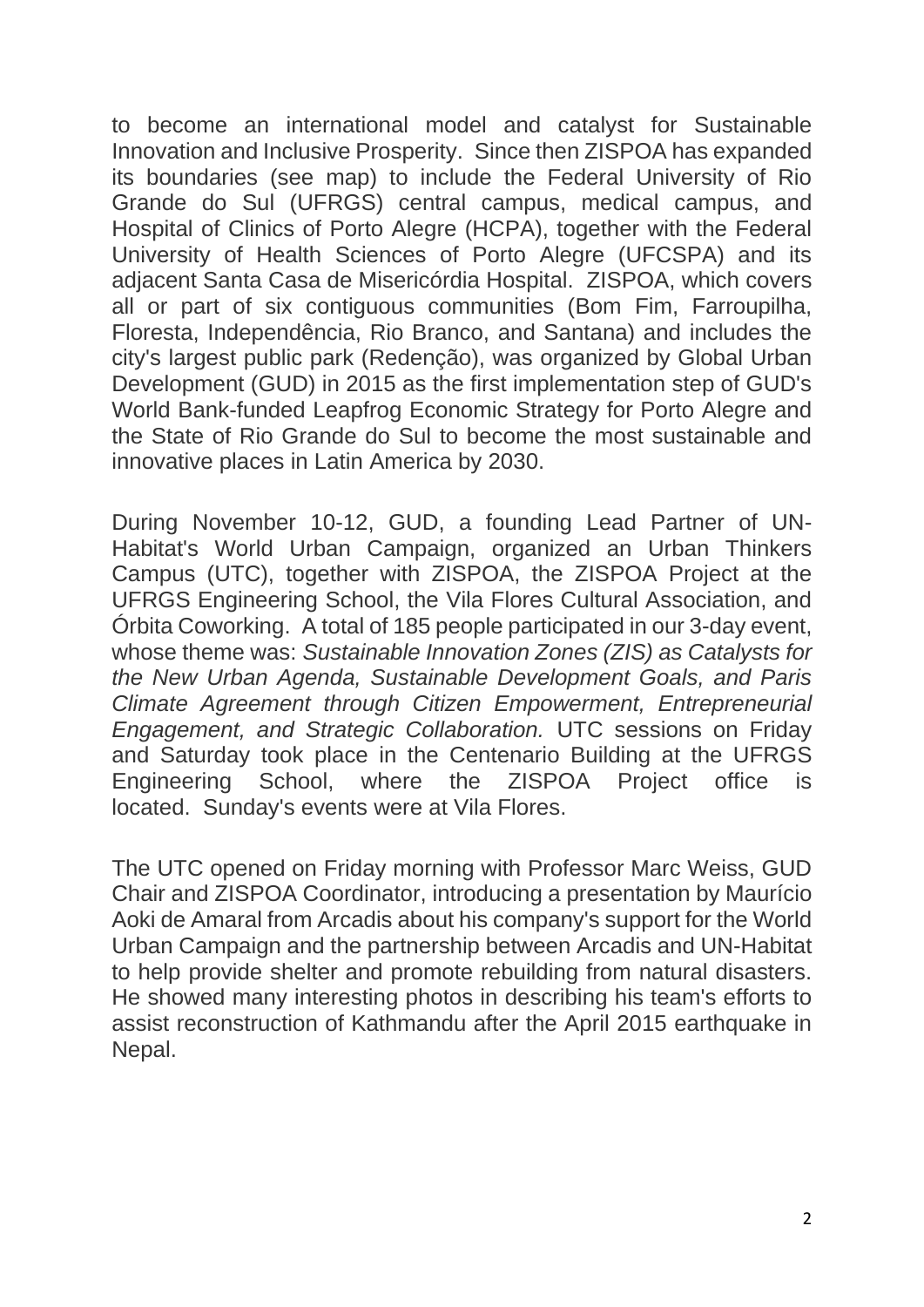

This presentation was followed by an Urban Thinkers Session about Sustainable Innovation at UFRGS, moderated by Professor Luiz Carlos Pinto da Silva Filho, Dean of Engineering, with 12 speakers covering many initiatives promoting technological innovation and entrepreneurship for sustainability and resource efficiency, including teaching, research, product and service development, startup challenges, business incubators, hackathons, class projects, and much more. The ZISPOA Project at UFRGS is actively working with many professors, administrators, and students to encourage Sustainable Innovation activities. A follow-up Urban Lab on Saturday morning featuring ZISPOA Faculty Advisers (ZISProf--Professores Conselheiros da ZISPOA) and ZISPOA at Universities (ZUNI) highlighted the role of ZISPOA in mobilizing professors and students from many universities in metropolitan Porto Alegre to collaborate together on Sustainable Innovation research and action projects, including promoting renewable energy, sustainable mobility, and zero waste. For example, students in Professor Luis Felipe Nascimento's Social and Environmental Management course raised funds and worked with startup Elysia Energia Solar to build a Solar Post at UFRGS for recharging smartphones and electronic devices with solarpowered electricity; and students in Professor Júlio van der Linden's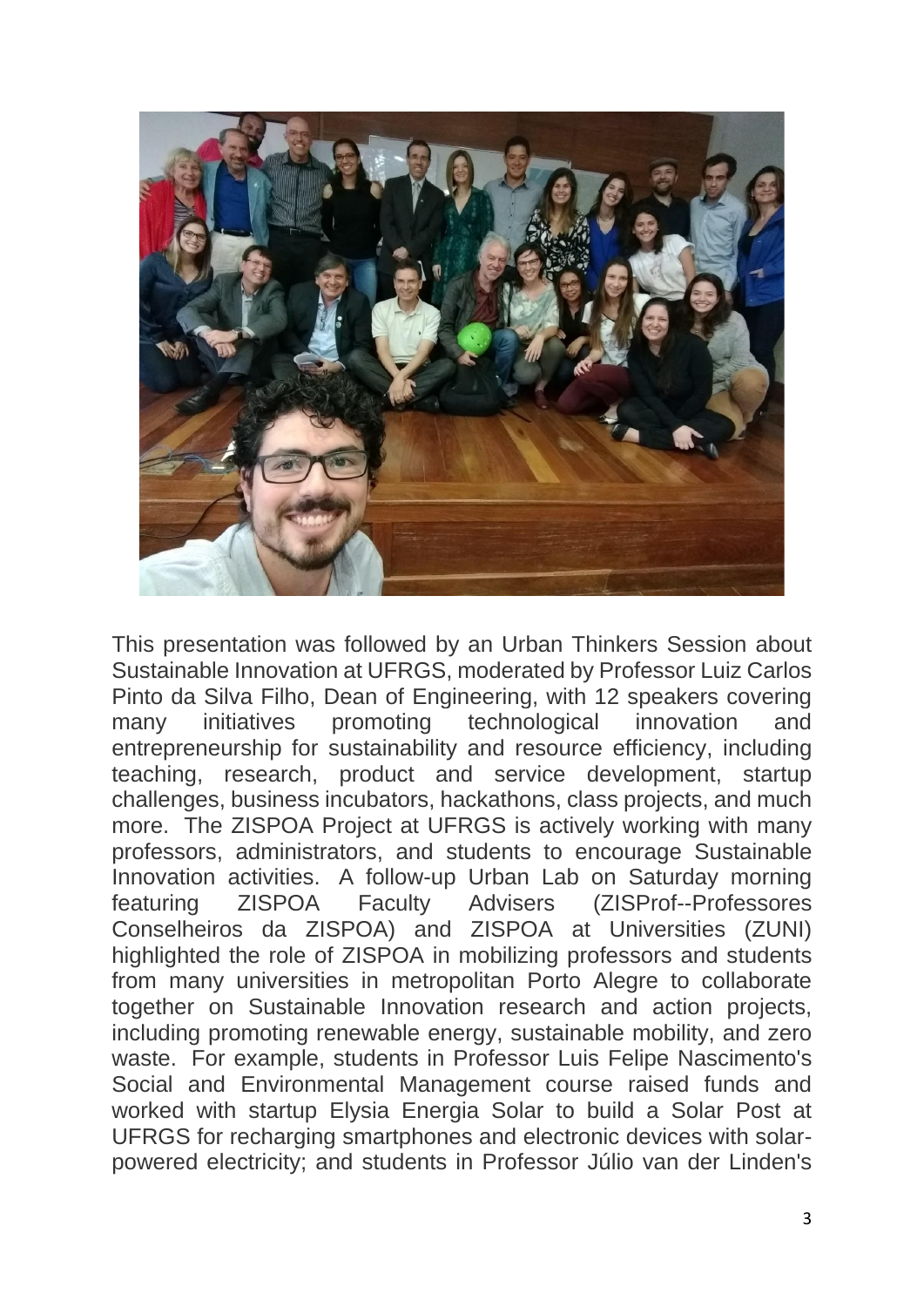Design course developed logos for ZISPOA projects and activities, including POA Solar, ZUNI, ZURB, Green Drinks, and Stakeholders Meetings. Luiza Macedo recently completed a Master's Thesis about ZISPOA after two years as an active participant studying its operational model and recommending strategic improvements.



Friday afternoon began with two Urban Labs featuring recent documentary films about the history of the Sustainable Innovation movement in Porto Alegre since the 1960s: 1) *Lutzenberger: For Ever Gaia*, produced by the Gaia Foundation; and 2) *Substantivo Feminino*, produced by Daniela Sallet Productions and Zapata Films. These films portray the lives of three Porto Alegre citizens who served as Brazil's most distinguished international environmental leaders for several decades: José Lutzenberger, co-founder of Agapan in Porto Alegre, Brazil's first modern environmental activist organization; and Giselda Castro and Magda Renner, co-founders of Friends of the Earth-Brazil, the first international chapter of FOE in Latin America. These three leaders lived and worked in the area that is now part of ZISPOA, and their respective organizations are still very active today. Lara Lutzenberger, President of the Gaia Foundation, gave a very moving speech about her father's legacy and the future of sustainability. Daniela Sallet spoke with passion about the pioneering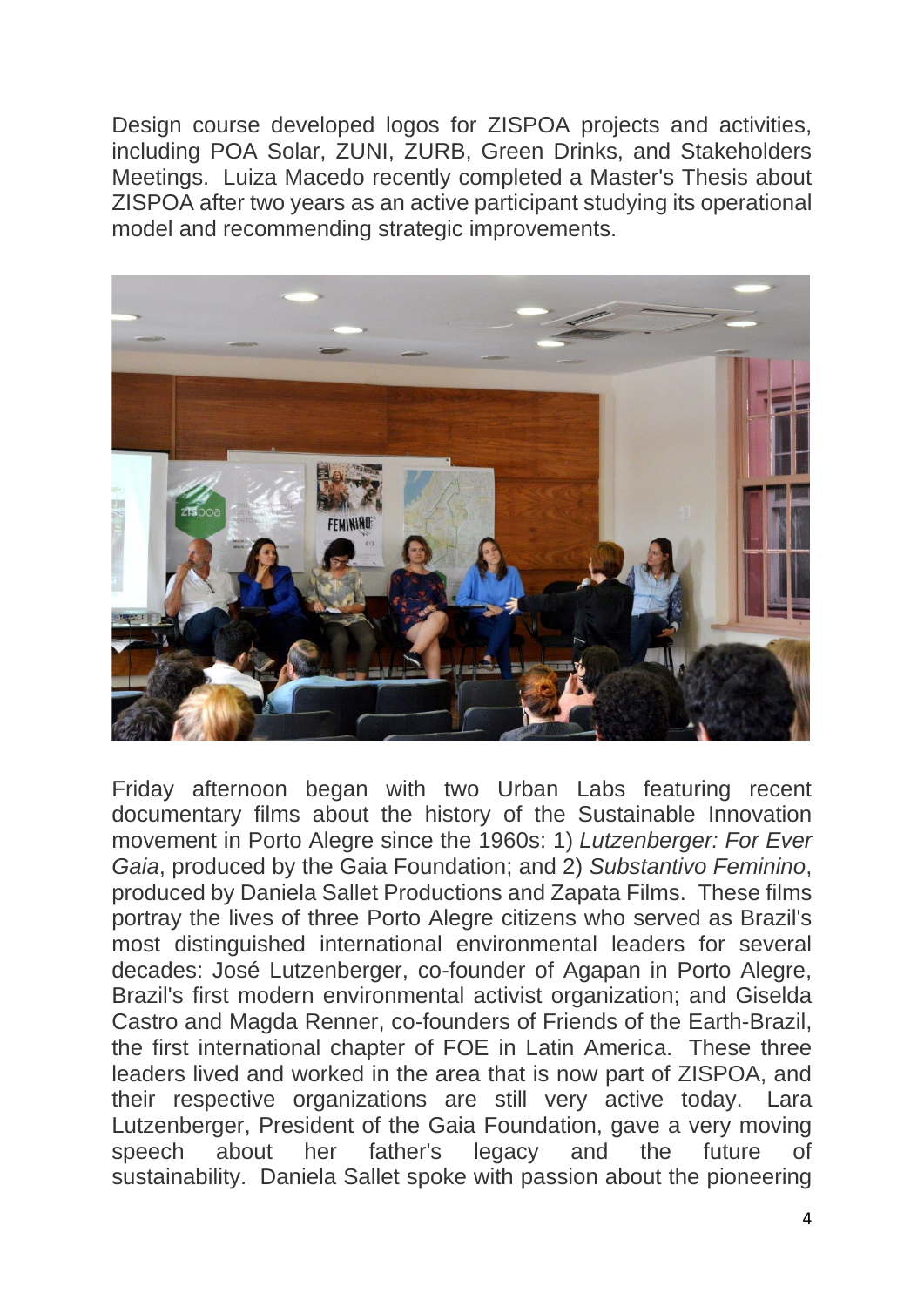local and global advocacy led by Giselda Castro and Magda Renner. These two films, full of inspiration and heart, set the tone for an Urban Thinkers Session on the History and Future of Sustainable Innovation in Porto Alegre, with 12 key environmental leaders discussing and debating a wide range of insights and actions. In the context of the films, this session reinforced the sense of tradition that unites and strengthens the current generation of activists, entrepreneurs, and experts.

On Friday evening the UTC hosted a major Roundtable dialogue about Collaborative Houses, Coworking Spaces, and Sustainable Innovation in Porto Alegre. Leaders from nine different collaborative houses and coworking spaces talked about this rising movement in the city that is generating both startups and collaborative community projects to enhance Sustainable Innovation in ZISPOA and throughout Porto Alegre. These growing businesses and thriving NGOs are increasingly following the path of citizen empowerment, entrepreneurial engagement, and strategic collaboration as highlighted by our main UTC theme, and expanding into a more dynamic future for this important ecosystem.

Saturday morning started with an Urban Thinkers Session on Sustainable Urban Planning and Development in Porto Alegre, with architects, planners, consultants, professors, and students of sustainable urban development. The conversation ranged from green buildings to participatory planning, including the new master plan currently under consideration for Porto Alegre and how it can help foster Sustainable Innovation in the spirit of ZISPOA.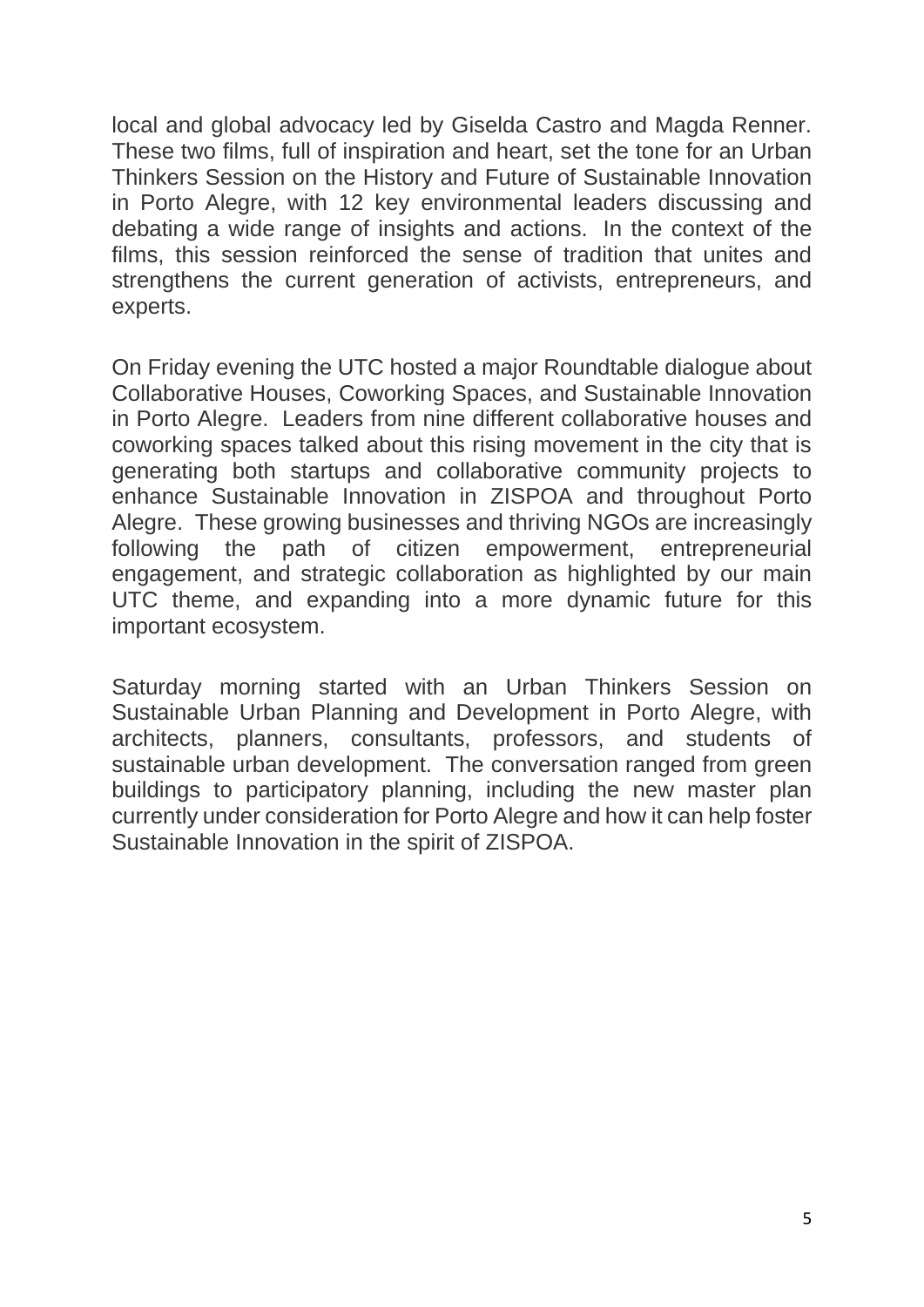

On Saturday afternoon we had two Roundtables, one on Solar Power for ZISPOA and Porto Alegre, and the other on Bike-Friendly ZISPOA and Porto Alegre. City Councilmember André Carús, three solar energy entrepreneurs (Elysia, Young, and OZ), a professor, and two leaders of ZISPOA's POA Solar working group discussed innovative initiatives for financing solar energy, for promoting expedited permitting and economic incentives for solar installations, and specific activities including working with Young Energy and the Anne Frank public secondary school in ZISPOA to save on energy costs by generating solar power and engaging students, teachers, staff, and parents to participate in Sustainable Innovation educational curricula and volunteer collaboration. The Bike-Friendly Roundtable was a lively conversation among City Councilmember Marcelo Sgarbossa, a bikesharing startup (Loop), an electric bike startup (E-bike), the city government's bike planning coordinator, and two activists from ZISPOA's Bike-Friendly working group, and about how to expand dedicated bike lanes in ZISPOA, including a new initiative encouraging private businesses to help provide "parklets" and "paraciclos" as bikefriendly public spaces and secure bike-parking facilities in front of their stores and cafes.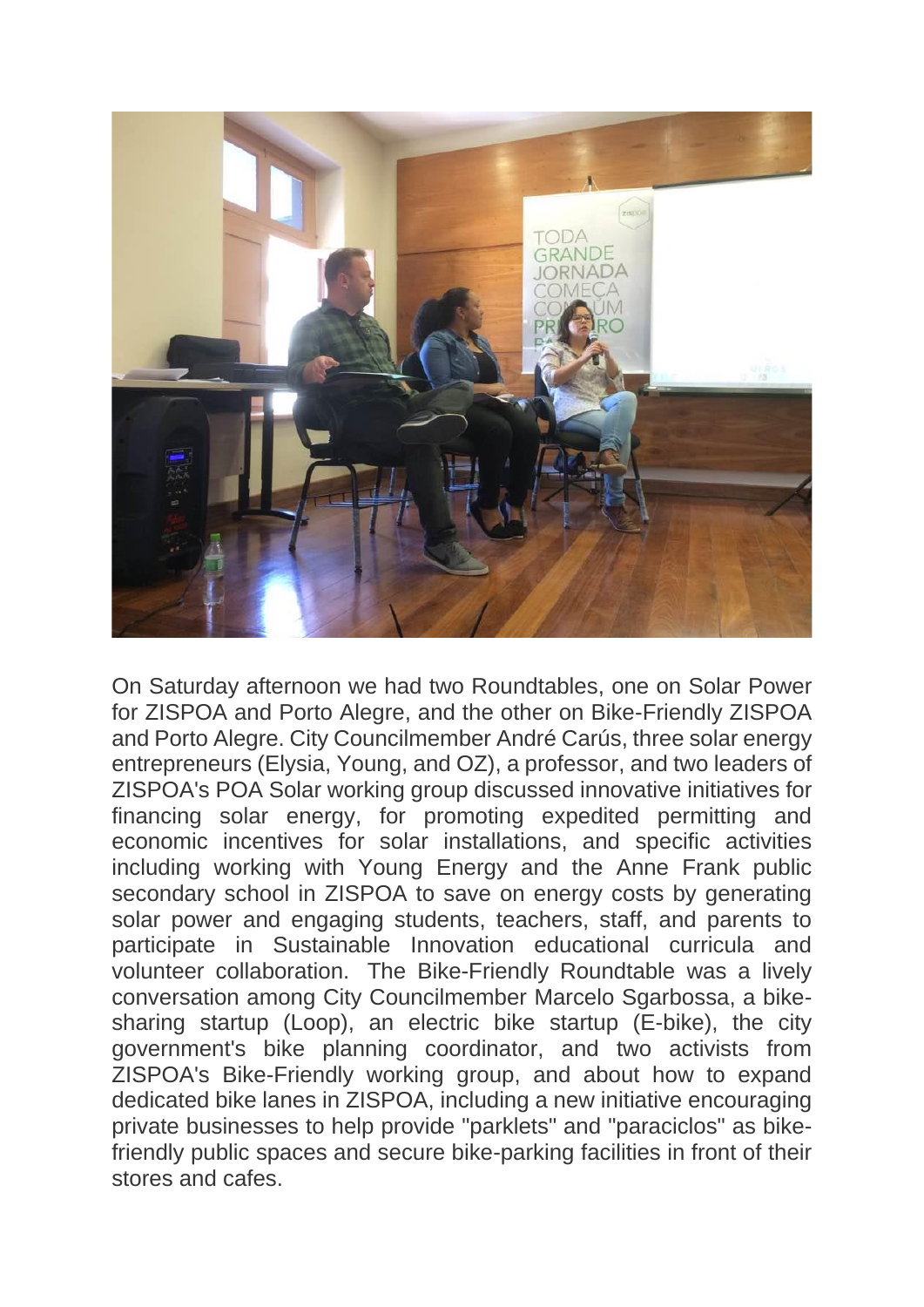

In the late afternoon and early evening on Saturday, we held a major Plenary on Sustainable Innovation Zones and the New Urban Agenda, Sustainable Development Goals, and Paris Climate Agreement.At this event, 16 speakers and the audience engaged in an intensive conversation about a variety of approaches to achieving this very ambitious agenda in Porto Alegre, throughout the metropolitan region, and statewide in Rio Grande do Sul by 2030.The vital role of ZISPOA, and similarly of future Sustainable Innovation Zones in other cities, as catalysts for accomplishing these important goals, was one of the key topics, especially in terms of strategic collaboration with many related initiatives such as Virada Sustentável, Núcleo ODS-RS, Porto Alegre Resiliente, and Agenda 3.0. This vigorous debate concluded with celebratory evening "Green Drinks" festivities and networking at nearby Órbita Coworking, featuring healthy and sustainable food and beverages, including organic beer and vegan snacks, provided by local artisanal startups.

On Sunday afternoon we gathered at Vila Flores Cultural Association, one of the largest and most vibrant collaborative houses, located in an attractively renovated large historic space in ZISPOA.Events at Vila Flores included an Urban Lab showing *Coletivos Criativos @ Porto Alegre*, a new documentary film about collaborative houses and the creative economy in Porto Alegre, produced by Unisinos professors César Kieling and Paula Visoná. The film was followed by a Roundtable on Collaborative Houses, Coworking Spaces, and the